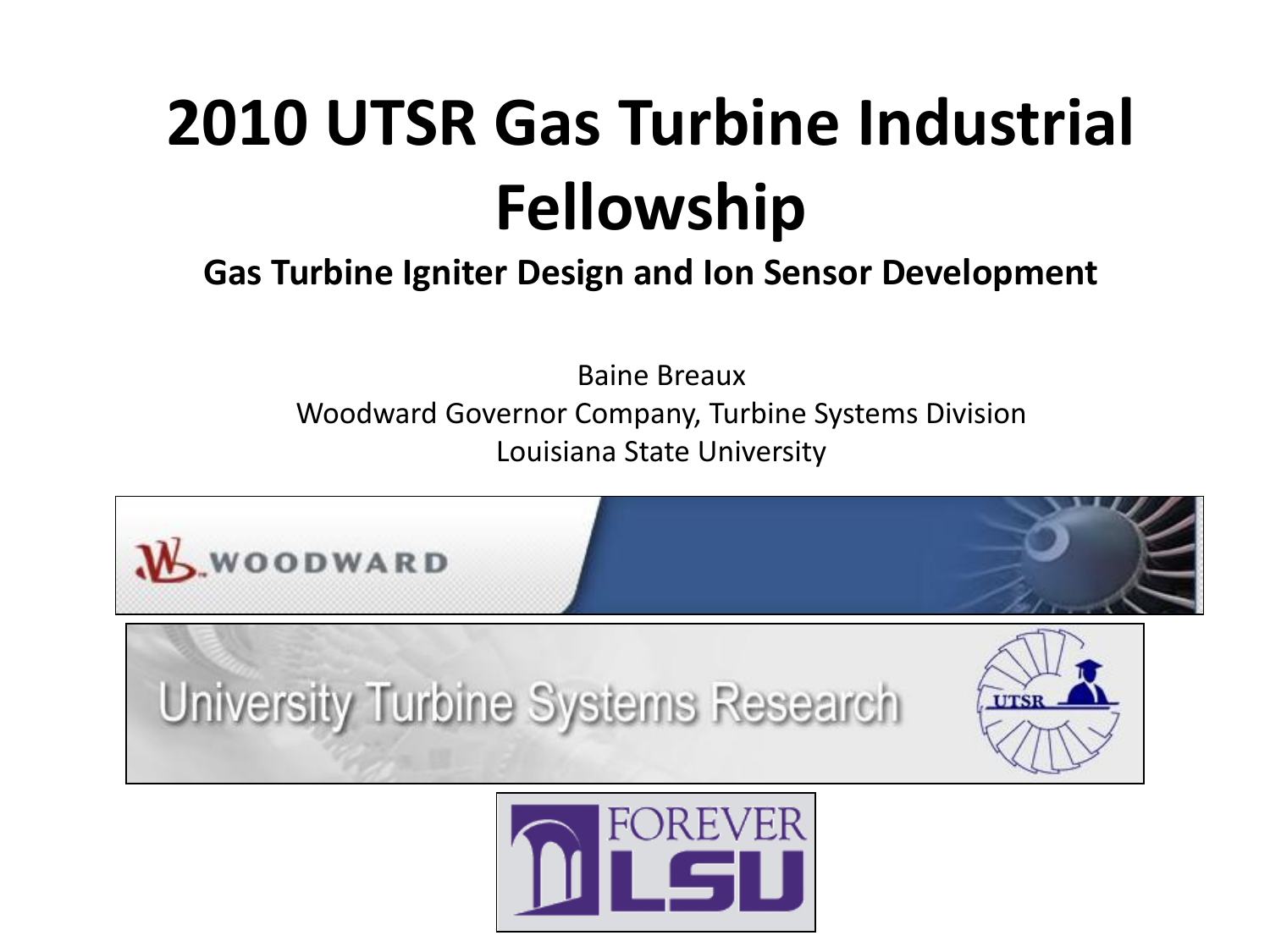#### **2010 Woodward Fellowship Projects:**

- **Gas Turbine Igniter Performance Validation**
- **Microturbine Variable Geometry Injector Redesign**
- **Atomization Nozzle Testing**  Proprietary, Not Covered in this Presentation
- **Ion Sensing Product Development**  Proprietary, Limited Information Provided
- **Component Life Assessment, Spark Erosion Testing**  Proprietary/In Progress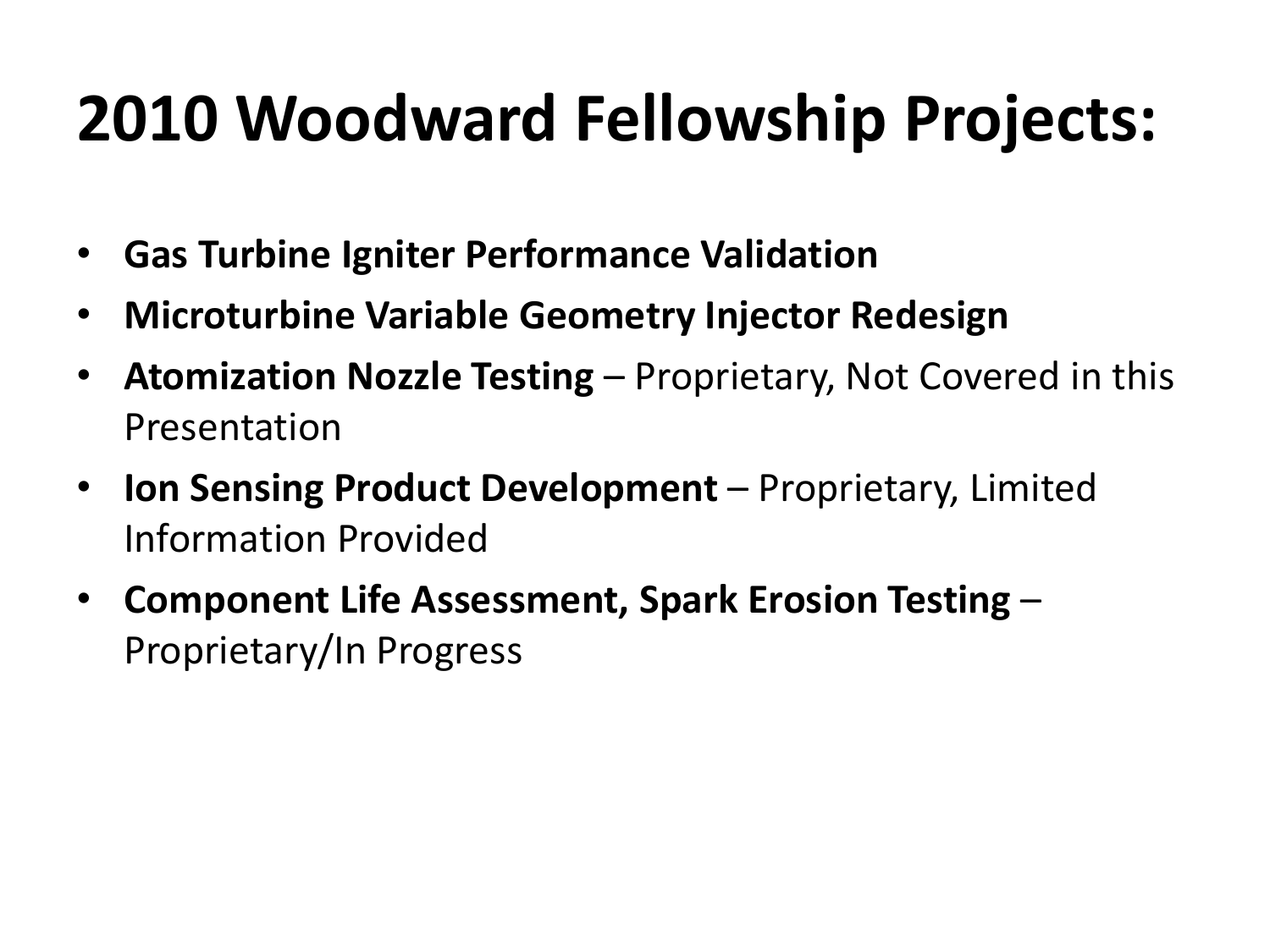#### Igniter Performance Validation:

- 6 igniters were returned to Woodward for performance validation
- Parameters Reviewed:
	- Spark Energy
	- Torsional Strength
	- Air Leakage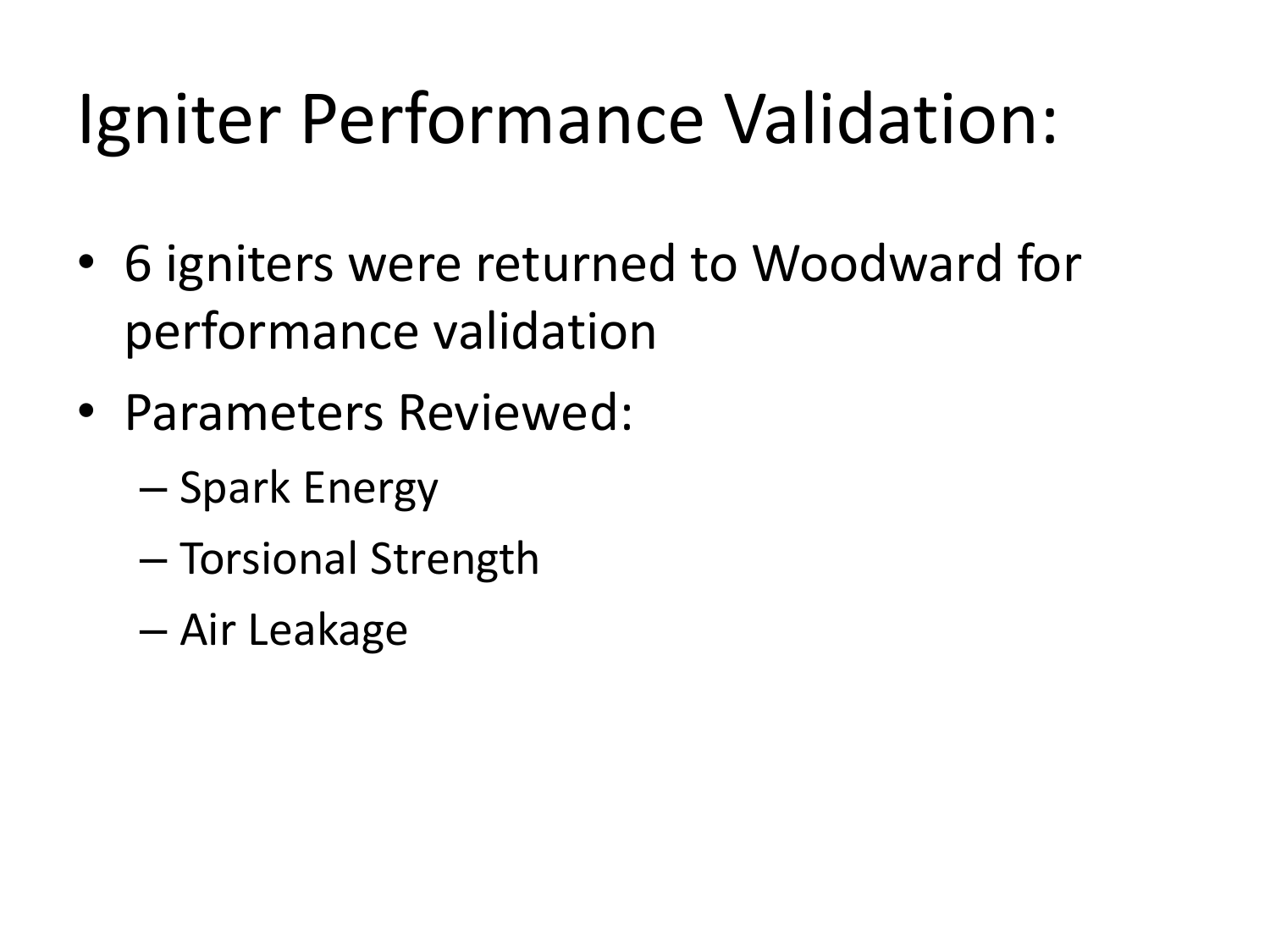### Igniter Performance Validation

- Using an oscilloscope each returned igniter was sparked repeatedly
- The voltage across the igniter gap as well as the current across the igniter gap were recorded as a function of time
- 10 spark events were averaged to ensure accuracy
- These two signals were multiplied together and integrated as a function of time to determine the total energy released over the spark event. 600

**All igniters delivered more energy than was required.**



Sample spark signal recorded by the oscilloscope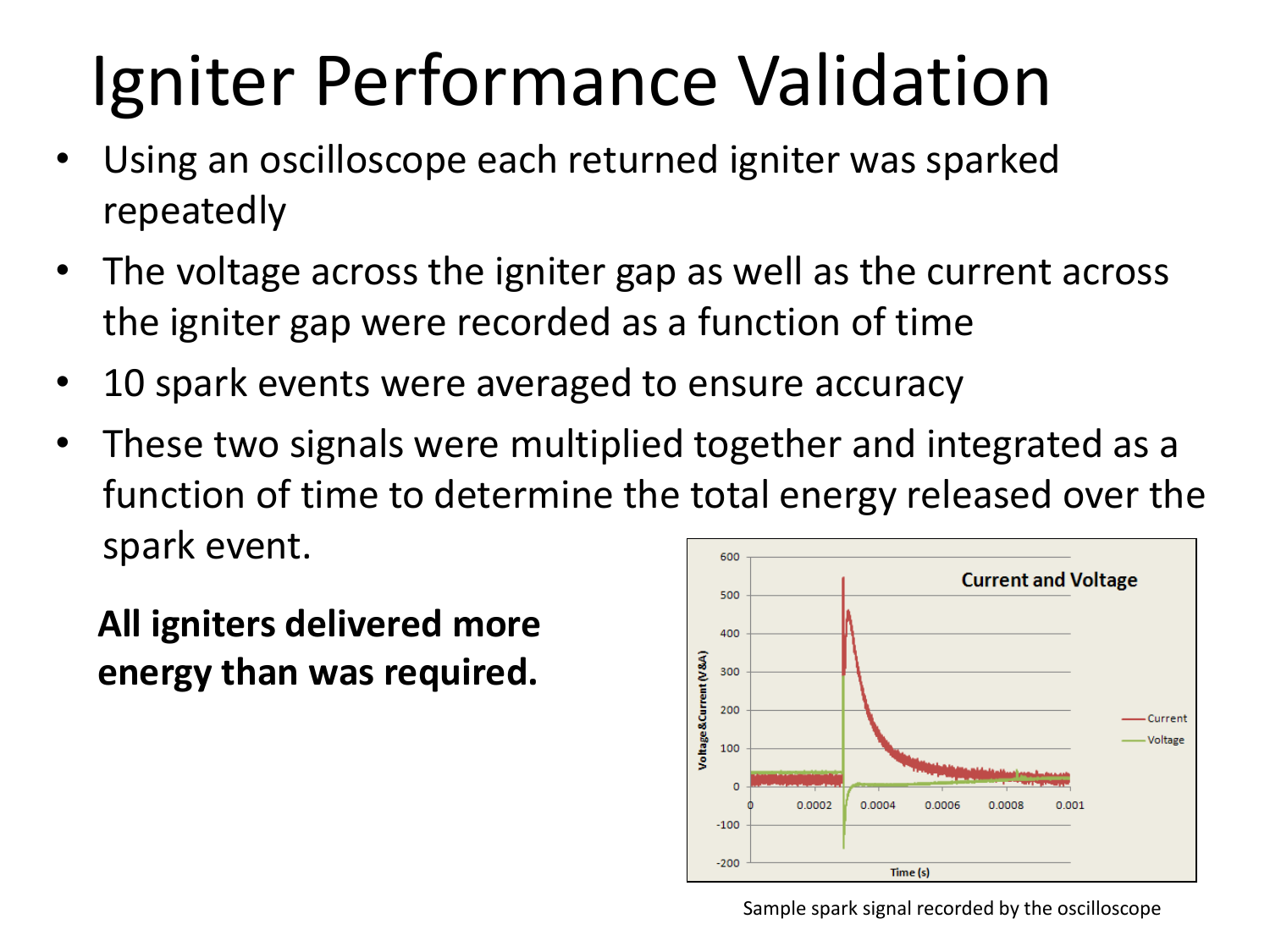#### Igniter Performance Validation

- Torsional strength of igniter tube was a concern
- Component is rated for 30 ft-lb of torque
- High stress at fracture location was caused by low (.005") radius; therefore high stress concentration factor
- It was found that increasing the radius greatly improves the torsional strength of the component



| R (in) | к    | Yield Torque (ft-<br>lb) |
|--------|------|--------------------------|
| 0.005  | 3    | 25                       |
| 0.01   | 2.4  | 31                       |
| 0.05   | 1.5  | 50                       |
| 0.1    | 1.25 | 59                       |

Strength variation as a function of minimum radius





Photos of failed component

Location of component failure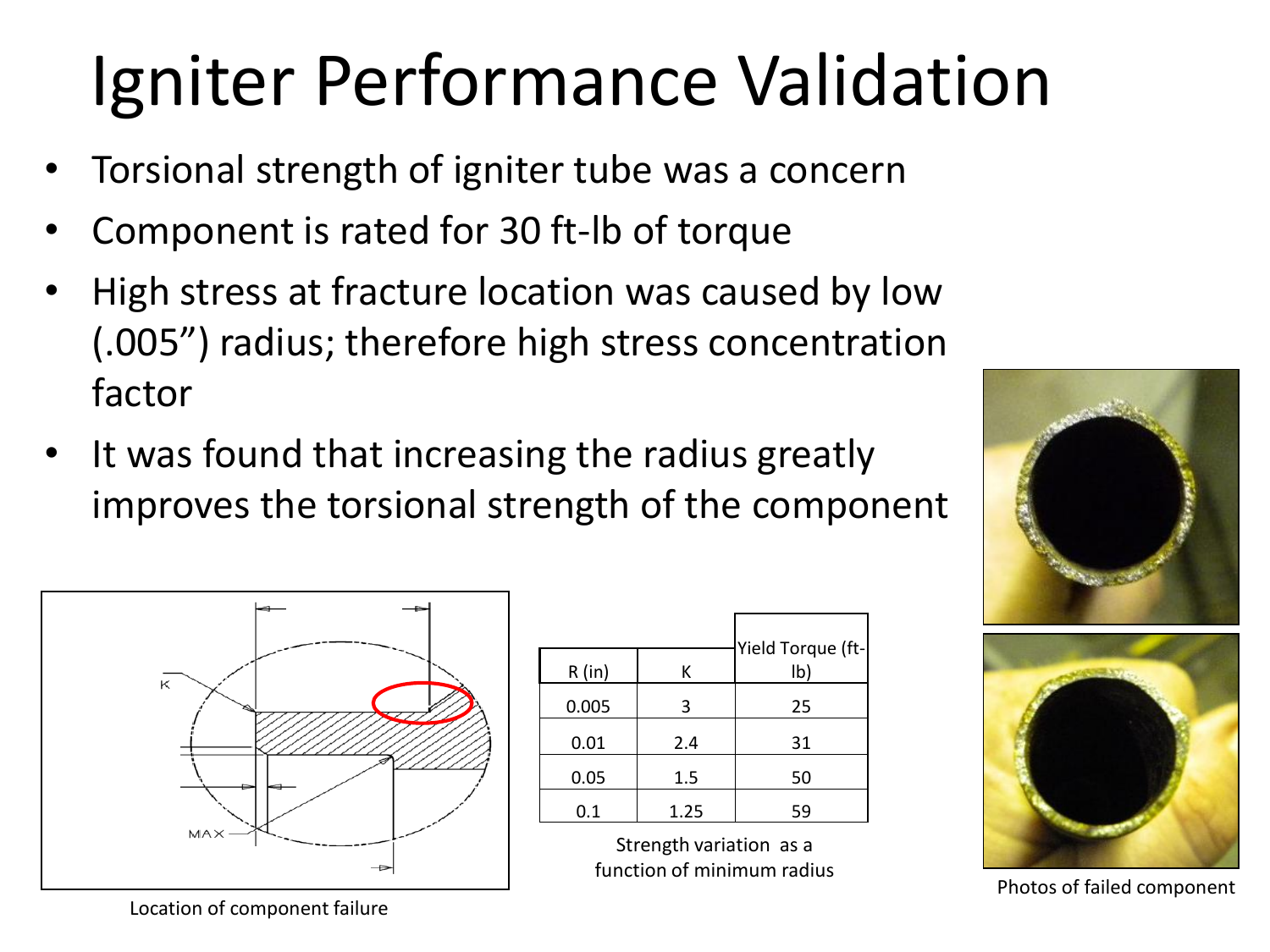# Igniter Design Validation

- One potential igniter design institutes the concept of preloading a ceramic insulator against the igniter shell, holding it in place with a glass seal
- Glass seals soften at elevated temperature
- Combustion pressure provides an axial force

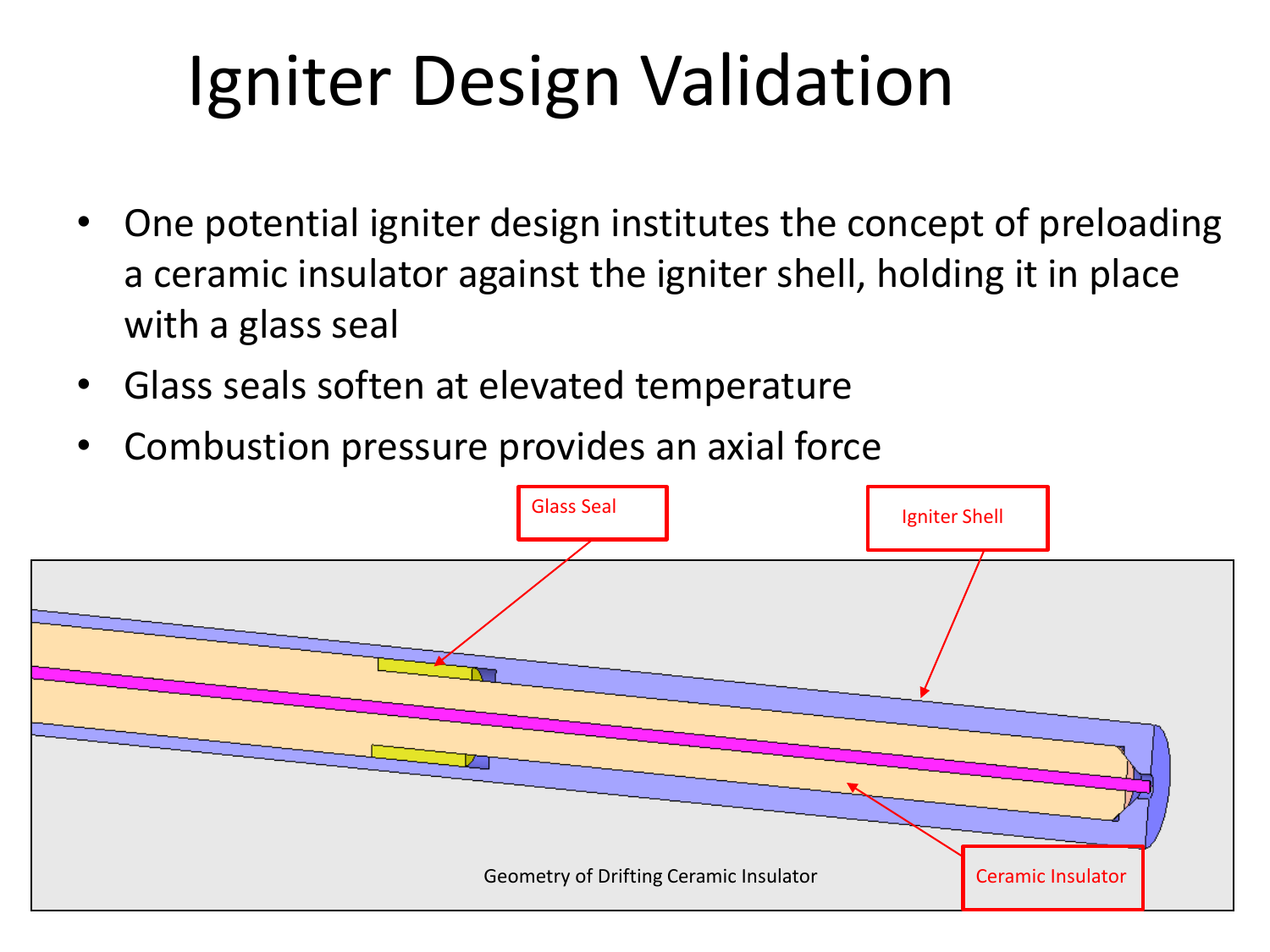# Igniter Design Validation

Glass viscosity decays exponentially as temp increases



Governing Equation:

$$
\tau_{yx} = \frac{dF_x}{dA_y} = \mu \frac{du}{dy}
$$

 $\frac{du}{dv} = A \ (Integrating >)U = Ay + B$ Math Procedure:

- • **Treat the glass seal as a continuous fluid with µ(T)**
- • **Since axi-symmetric problem can be approximated as 2-D**
	- **Plane Couette Flow** 
		- **Treat the shell as a stationary wall (no slip condition)**
		- **Treat the ceramic as a wall moving with constant velocity**
- • **Approximate axial force on ceramic as (Chamber Pressure)\*(Area Exposed)**
	- **Estimated as 32 lb on the tip only**
	- **Estimated as 66 lb if applied to the whole glass seal face**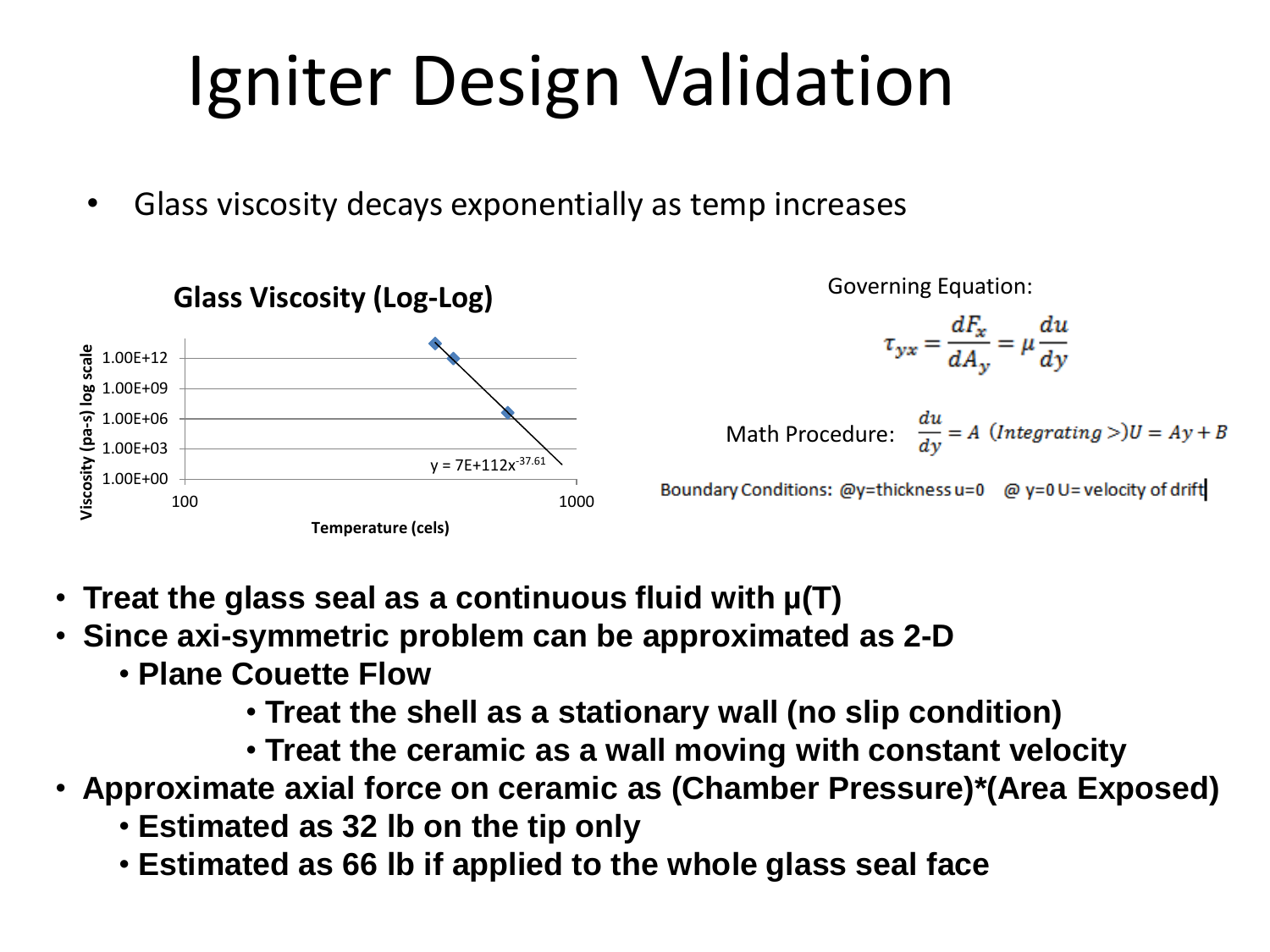#### Igniter Design Validation

- Red and blue lines denote two loading schemes
- Rapid liquid-solid transition  $-1$  in/s drift @ 1200 F
- The insulator will drift appreciably at temperatures greater than 800 F
- Drift is primarily a function of material properties



#### **Axial Velocity of Ceramic Insert**

Glass Temperature (F)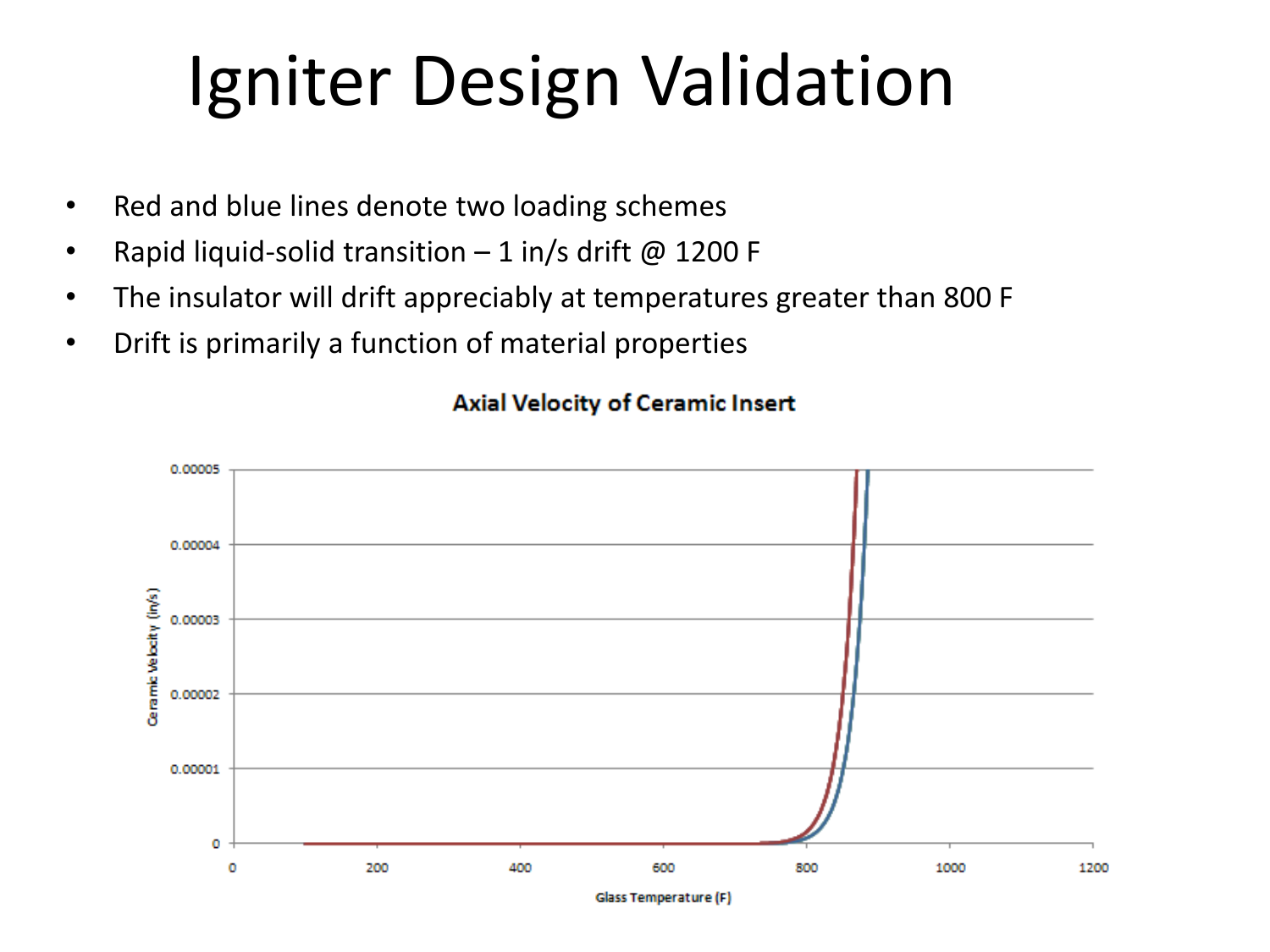#### Microturbine Variable Geometry Injector Redesign

- Woodward recruited to design and advise on the topics of fuel injection and ion sensing
- Fuel injectors are variable geometry, gas fuel only
- 6 injectors are installed around the circumference of the combustor
- Injectors experienced binding after prolonged operation
- Under certain operating conditions the ion sensors melted

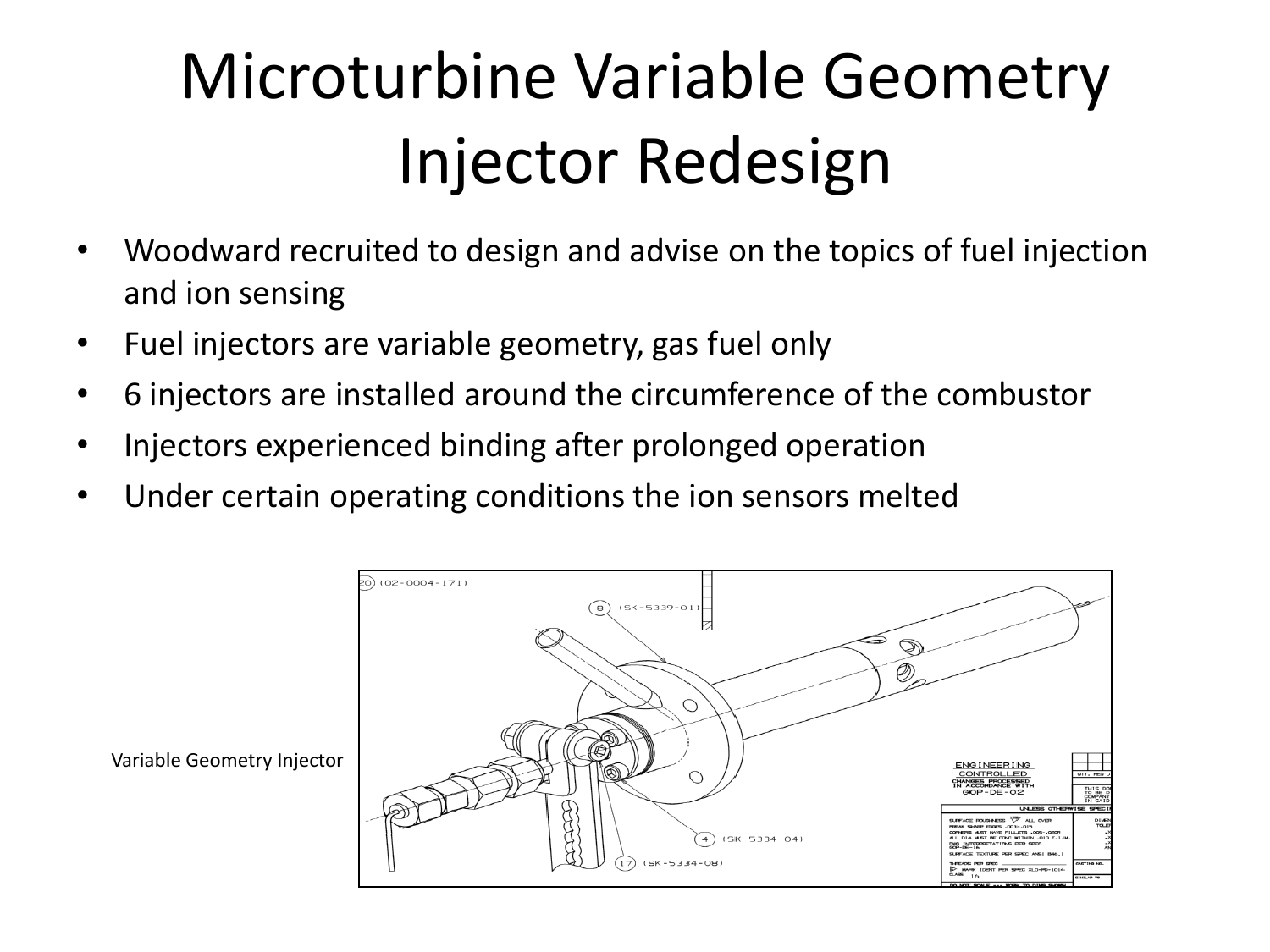#### Microturbine Variable Geometry Injector Redesign

- Microscopic examination revealed tangential wear marks on the rotational components
- Visual inspection revealed crystalline deposit on rotating components Tangential Wear Marks



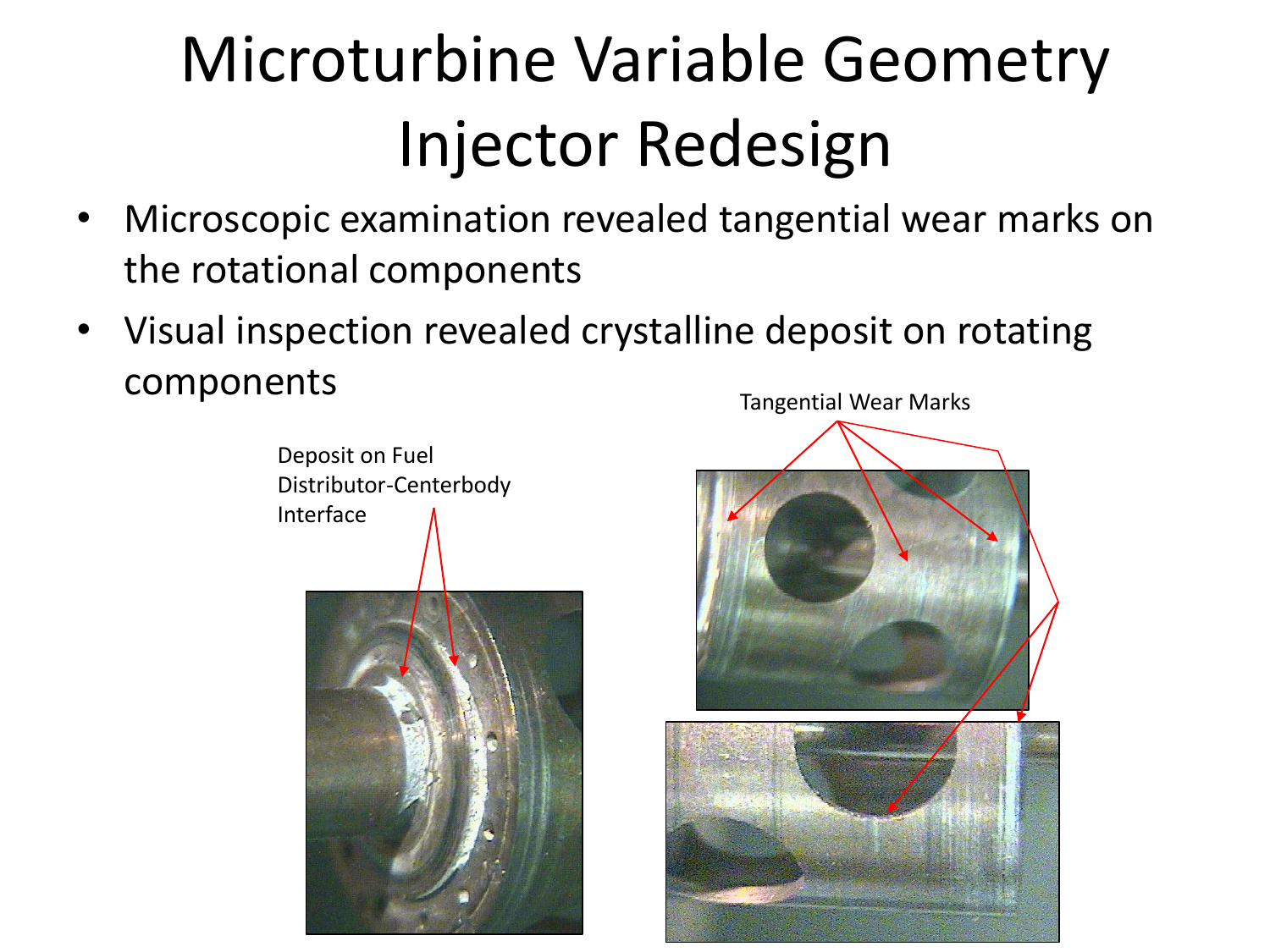#### Microturbine Variable Geometry Injector Redesign

- Potential causes of binding
	- Uneven thermal expansion
		- Spring force in excess (axial) Decreases from 3.66 lb as component heats
		- Centerbody trapped by tubing (radial) Loss of 1.7 thou on a 7 thou gap
	- Buildup of crystalline deposit increased friction
	- Improper installation
- Final Conclusion
	- Uneven thermal expansion/oblongation due to injector orientation in the engine
- Corrective actions:
	- Increase diametric clearance of sieve by .002"
	- Remove spring
	- Remove fuel distributor sieve contact point



Updated Design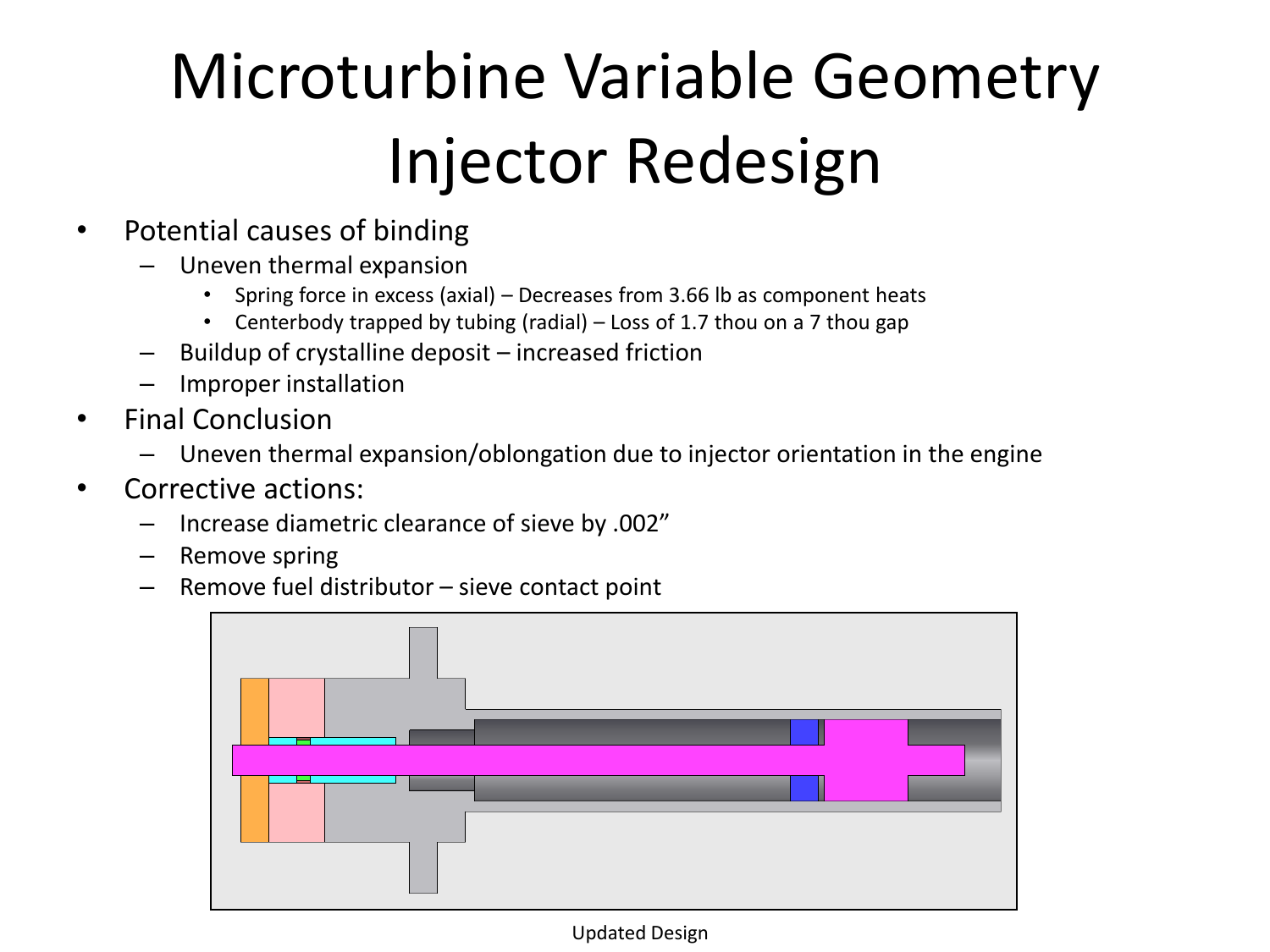#### Ion Sensing Product Development

- An Ion Sensor is being developed for the purpose of flame mapping
- Ion sensing signal is characterized by a significant amount of noise and/or baseline drift
- Methods were devised LabVIEW code was written to analyze ion sensing data and create a map of the flame
- A best method was determined and future test plans were devised Sample Ion Signal Map

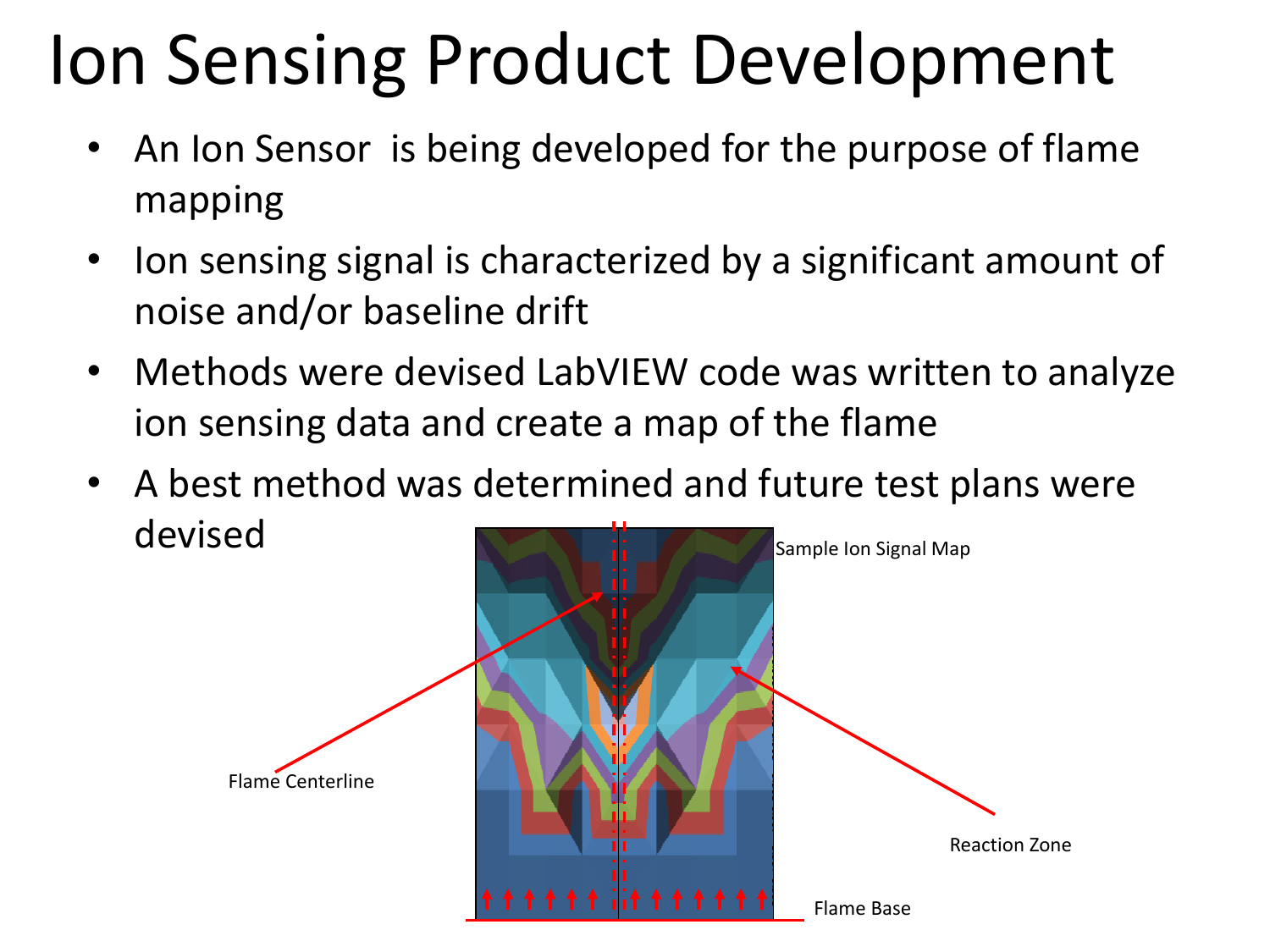#### Conclusion:

- The Woodward fellowship combined a number of important aspects
	- Product Development
	- Design Validation
	- Design Revision
	- Mathematical Modeling
	- Hands-On Laboratory Testing
- The fellowship culminated with a 51 slide, hourlong presentation to the engineering staff.
- Woodward and Louisiana State University are moving forward with the design of a custom igniter for LSU, exhibiting developments in Industry-University relations.